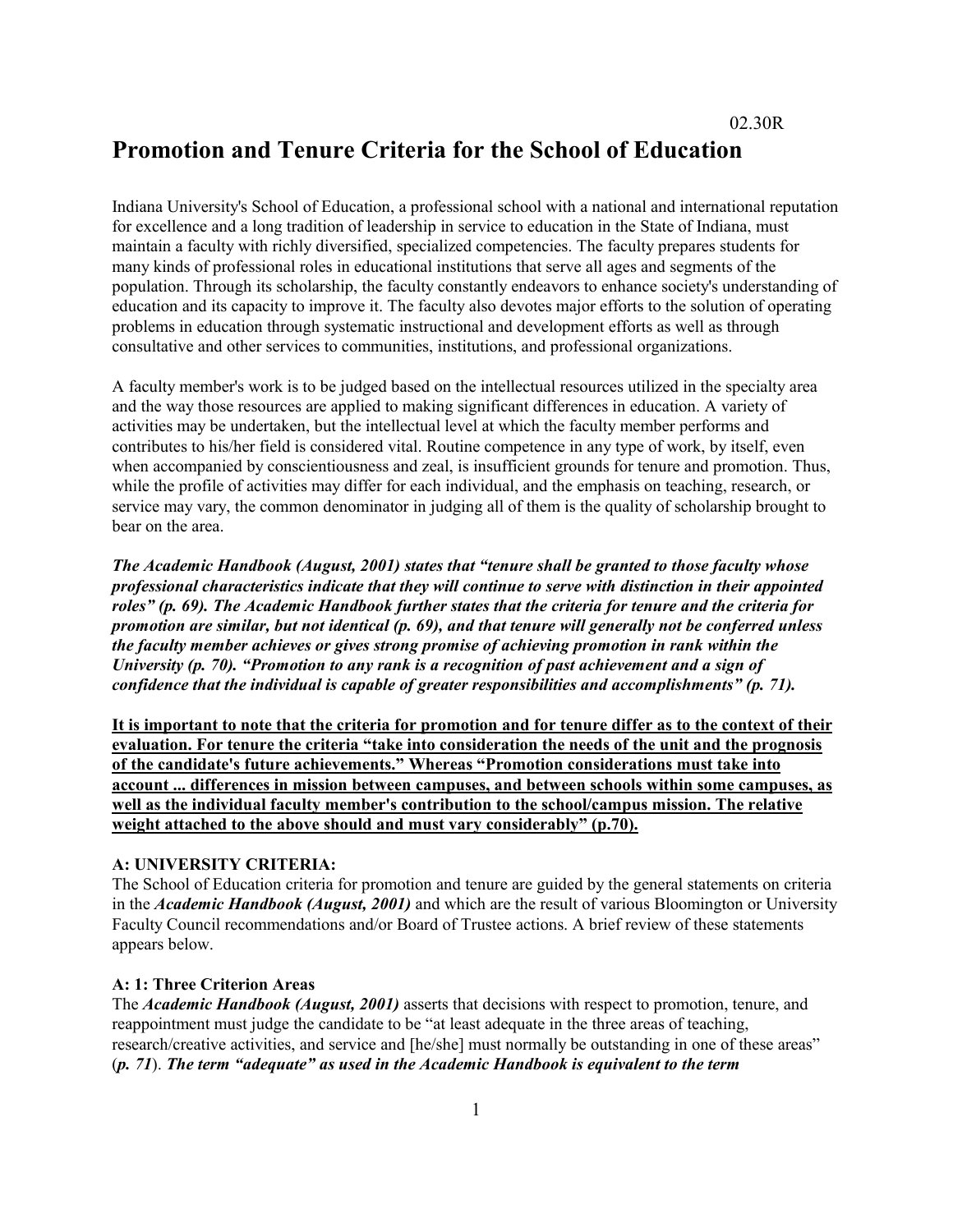# *"satisfactory" as used in these guidelines, and the term "outstanding" is equivalent to the term "excellent".* **A third term, meritorious, is defined as appreciably better than satisfactory but less than excellent performance.**

02.30R

An alternative is for a candidate to present evidence of balanced strengths that promise excellent overall performance of comparable benefit to the University over time. In all cases, the candidate's total record should be assessed by comprehensive and rigorous peer review. Promotion to any rank is a recognition of past achievement and a sign of confidence that the individual is capable of greater responsibilities and accomplishments. The *Academic Handbook (August, 2001)* also points out that "the primary difference in the criteria for promotions and the criteria for tenure (and reappointment) is that the latter takes into consideration the needs of the unit and the prognosis of the candidate's future achievements" (p. *71*).

# **A: 2: Definitions**

Definitions of the three criterion areas vary somewhat depending on whether the statements relevant to tenure or promotion are considered.

## **A: 2: a: Tenure**

### With respect to tenure the *Academic Handbook (August, 2001)* states:

If teaching is the primary criterion for tenure, it should be comparable to that of the most effective teachers at this institution. The faculty member must have demonstrated a superior ability and interest in stimulating in students a genuine desire for study and creative work.

If research or other creative work is the primary criterion, the faculty member should be well on the way toward achieving a national reputation for excellence in research or creative work in his or her field. In addition, a comprehensive plan of future research of high quality should be evident.

If service to the University, profession, state or community is the primary criterion, distinguished contributions must be evident. In such cases effective service should be given the same consideration in determining tenure as proficiency in teaching or research. The evaluation of the service should be in terms of the effectiveness with which the service is performed, its relation to the general welfare of the University, and its effect on the development of the individual **(p. 72).**

### **A: 2: b: Promotion**

With respect to promotion, the *Academic Handbook (August, 2001)* states:

Teaching.

The prime requisites of any effective teacher are intellectual competence, integrity, independence, a willingness to consider suggestions and to cooperate in teaching activities, a spirit of scholarly inquiry which leads the teacher to develop and strengthen course content in the light of developments in the field as well as to improve methods of presenting material, a vital interest in teaching and working with students, and above all, the ability to stimulate their intellectual interest and enthusiasm *(p. 71).*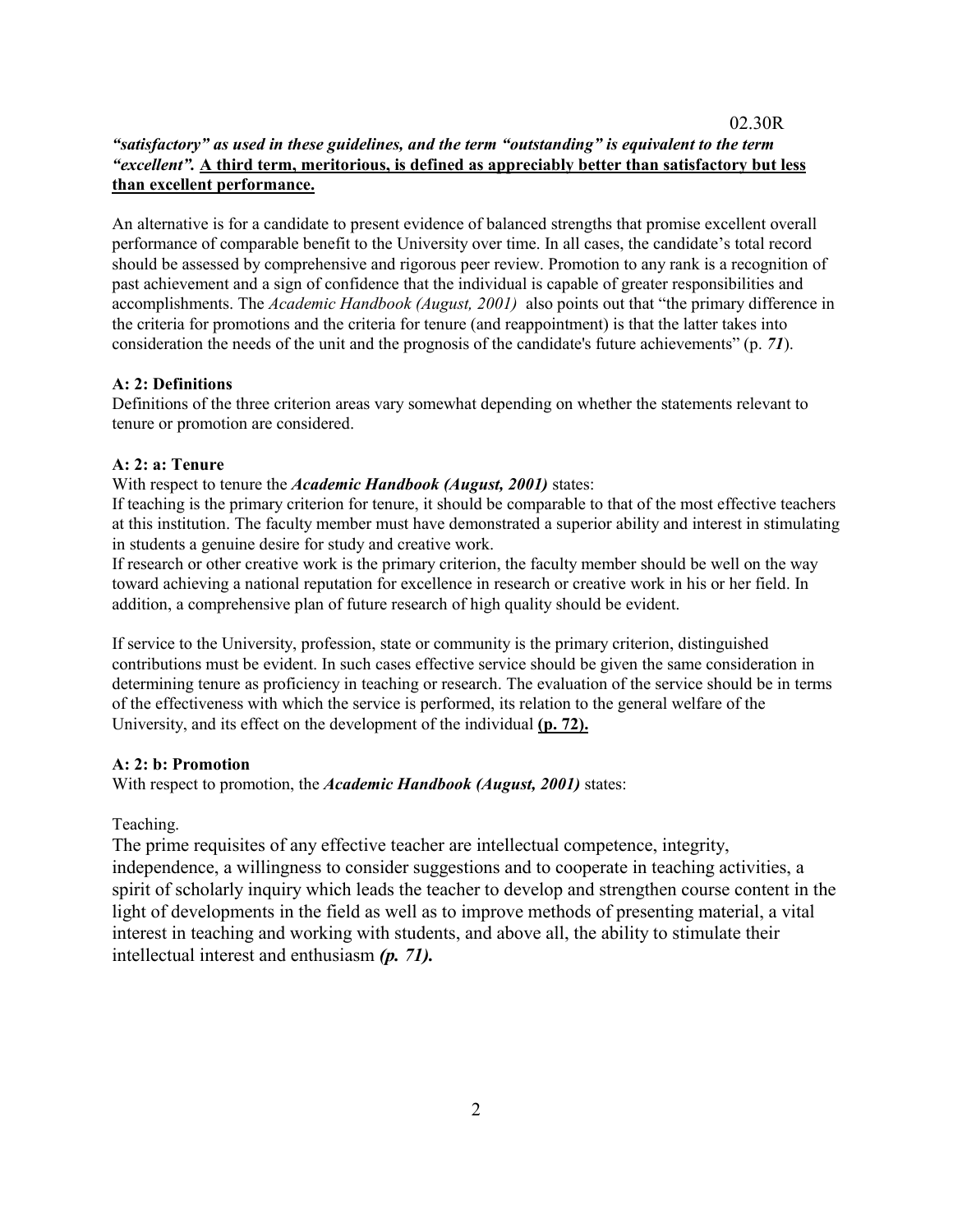# Research and Creative Activities.

In most of the fields represented in the program of the University, publications in media of quality are expected as evidence of scholarly interest pursued independently of supervision or direction. An original contribution of a creative nature is as significant or as deserving as the publication of a scholarly book or article. Quality of production is considered more important than mere quantity. Significant evidence of scholarly merit may be either a single work of considerable importance or a series of studies constituting a general program of worthwhile research. The candidate should possess a definite continuing program of studies, investigations, or creative works **(pp. 71-72).**

#### Service.

Educated talent, technical competence, and professional skills are indispensable in coping with the complexity of modern civilization. Because most technical assistance is carried on by professional persons, and a high proportion of them have university connection, the University must provide people to fill this need. The performance of services for the University or for external organization may retard accumulation of evidence for proficiency in research or teaching even while contributing to the value of an individual as a member of the University community. In such cases effective service should be given the same consideration in determining promotion as proficiency in teaching or research. The evaluation of the service should be in terms of the effectiveness with which the service is performed, its relation to the general welfare of the University, and its effect on the development of the individual **(p.72).**

### *A:2:C:*

### *Balanced Case*

*A balanced case requires at least meritorious performance in each of the three categories of teaching, research, and service. Meritorious is defined as appreciably better than satisfactory but less than excellent performance. In the balanced case, it is expected that there would be thoughtful and purposeful integration among the candidate's teaching, research, and service activities. A candidate must present evidence of balanced strengths that demonstrate excellent overall performance of comparable benefit to the university. In all cases, the candidate's total record should be assessed by comprehensive and rigorous peer review.*

*Whether one chooses the balanced case or a case based on excellence in a single domain, the primary criterion for being given tenure or for being promoted is that the candidate provides evidence of his or her intellectual engagement in his or her chosen fields of study, and that this engagement has resulted in the production of scholarship that has been recognized by his or her peers (e.g., scholarly papers, articles, and other manuscripts).*

### **B: SCHOOL OF EDUCATION CRITERIA**

In the following paragraphs each of the criterion areas is characterized and is related to the mission of the School of Education.

**If a candidate for promotion and tenure seeks to demonstrate excellence or meritorious in teaching, research, or service, or integration across the three areas, the candidate is encouraged to identify two to four exemplars of his or her best work. A case for quality in scholarship may be made by highlighting and providing reasons for the value of these items in a complete list of the candidate's publications or products.**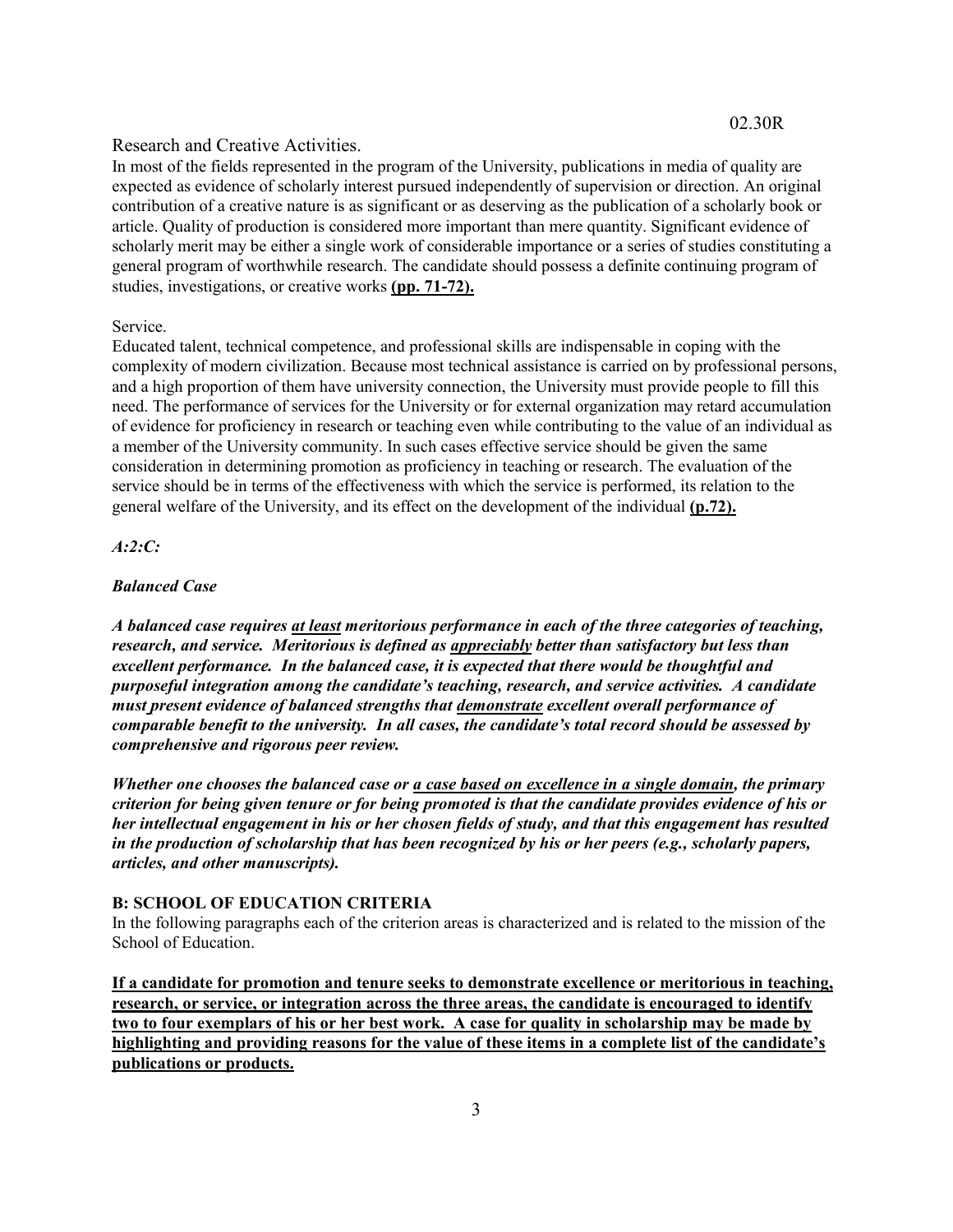#### **B: 1: Teaching.**

**The teaching category includes all forms of university-level instructional activity on or off campus. It includes preparation for and teaching of a variety of types of courses, seminars, and other academic learning experiences. It also includes, for example, non-credit workshops and informal instructional activities involved in working with inservice teachers or community groups. Further, it includes those instructional activities conducted to develop competencies of practitioners, which extend beyond the university campus, such as supervising student teachers, guiding field-based practice in counseling and school psychology, and the like. This category includes course and program development, academic counseling, supervision of student research and service on graduate student program and research committees. It also includes production of course materials, textbooks, Web pages, and other electronic aids to learning, and the creation and perfection of instructional techniques and techniques for evaluating student outcomes. Advising and mentoring undergraduate, graduate, and early career faculty also constitutes teaching. Teaching also encompasses contributions to an academic community of scholars through the presentation of successful instructional innovations, insights, or experiences with teaching. Publications that disseminate scholarly discourse about teaching or otherwise communicate pedagogical strategies are included in this category of teaching activity.**

*If a candidate for promotion and tenure seeks to demonstrate excellence or meritorious in teaching, the candidate is encouraged to identify two to four exemplars of his or her best work. A case for quality in scholarship may be made by highlighting and providing reasons for the value of these items in a complete list of the candidate's publications or products.*

**Teaching is a complex process that encompasses multiple components,** *multiple forms of evidence are needed to assess teaching effectiveness comprehensively***. No one form of evidence (e.g., student evaluations of teaching) should carry disproportionately more weight than any other.** *Appropriate*  **teaching materials may include evidence from the** *instructor* **(e.g., philosophy of teaching, teaching goals, syllabi, instructional materials, reflections on efforts to evaluate and improve teaching, presentations and articles on one's teaching), evidence from** *others* **(e.g., colleague evaluations of student outcomes, observations by colleagues trained to evaluate teaching, invitations to share one's teaching expertise), and evidence from** *students* **(e.g., solicited and unsolicited feedback from students, course-related student products, evidence of student achievement, student-selected teaching awards). These categories of evidence may be interrelated. For example, a colleague may write an evaluation of the links among an instructor's philosophy, goals, course design, instructional strategies, and outcomes based on direct observation, instructor-provided documents, and student products and evaluations.** 

#### *B: 2: Research and* **Creative Activities**

This category is broadly construed to include all original inquiry, systematic attacks on problems (both practical and theoretical) that result in original writings or other products and systematic instructional development work. In general, this category involves the question of what, through scholarship and creative efforts, the faculty member is contributing to the field of education.

*If a candidate for promotion and tenure seeks to demonstrate excellence or meritorious in research and creative activities, the candidate is encouraged to identify two to four exemplars of his or her best work.*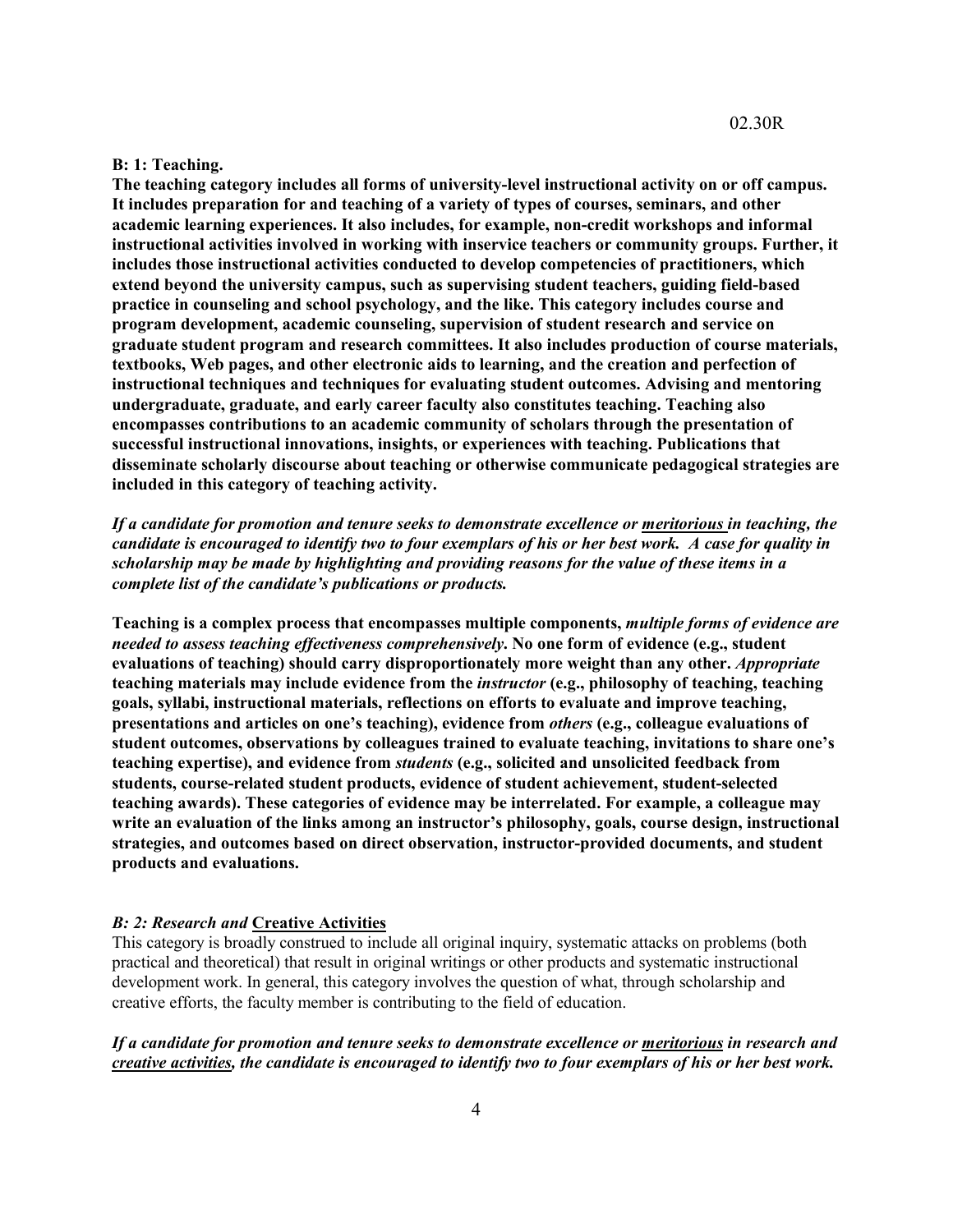# *A case for quality in scholarship may be made by highlighting and providing reasons for the value of these items in a complete list of the candidate's publications or products.*

02.30R

Faculty members of the School of Education make original contributions in research, scholarship, and development in a variety of ways and in many forms. Publications in scholarly or professional journals may be one form. Specialized monographs or books may be another. Presentations at professional meetings may be a form of contribution, although normally this would not be the sole means of dissemination and would be accompanied by publication. The dissemination of original products, such as instructional materials or tests, **or** demonstrations at other educational sites may be the form of original contributions of faculty members engaged in instructional development work. *Evidence of excellence in research and creative activities may include electronic publications that are of high quality and subject to external review.* 

**Writing successful proposals to obtain externally funded research-and-development projects is** *one* **indicator of recognition and respect among peers and should be encouraged. Candidates should document their roles in funded projects and may also list unfunded proposals as examples of effort to build a coherent program of research-and-development projects. The contribution that projects make to a particular field should be included in the dossier (e.g., written reports). The importance of funded research will be interpreted within the context of funds available in the individual's field.** 

Criteria in the major sub-type of scholarly productivity-research and/or development - are discussed in the following sections:

### **B: 2: a: Research.**

Since the advancement of education calls for various kinds of research, it is natural that many forms of research are to be found among the faculty. Each specialized form requires somewhat different criteria for judging the significance and soundness of the faculty member's work. In fields such as history or philosophy of education or comparative education, original inquiry may entail methods of description, logical analysis, evaluation, and synthesis. In other areas of education, research is heavily empirical and analytic, drawing from a variety of methodological traditions in the natural and behavioral sciences. In some areas the approaches may draw upon naturalistic or ethnographic paradigms. In some instances critical reviews of a subfield such as those found in the Review of Educational Research make substantial contributions (although it is evident that the mere rehashing of ideas does not constitute research). In some areas of education faculty members contribute through applied or decision-oriented inquiry as opposed to conclusion-oriented inquiry; examples may be found in the systematic evaluation of teaching, curriculum development, or administrative procedures. The development and evaluation of policy is another important form of inquiry in education.

#### **B: 2: b: Development.**

Development is an important form of scholarly production for many faculty members in the School of Education and may differ somewhat from the activities of faculty members in some other units of the University. Development is construed broadly to encompass a variety of systematic attempts to solve operating problems in education through analysis, conceptualization, design, technological invention, validation, evaluation, and dissemination.

Development is distinguished from routine professional service, teaching, consultation, or writing by its character and its generalized impact beyond a particular educational setting (e.g., one's own classroom). Typically, systematic educational development requires at least (a) formal conceptualization of a problem,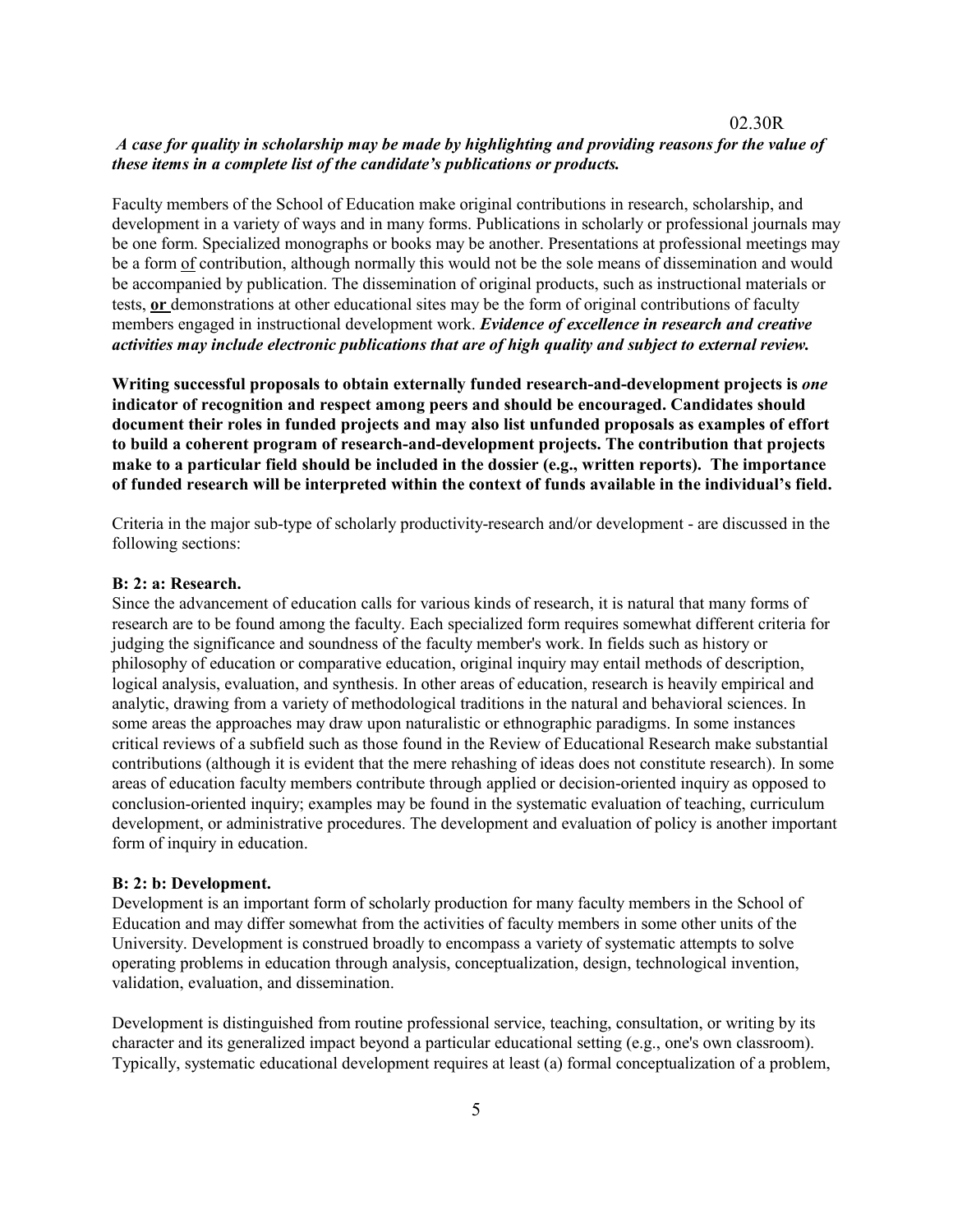(b) design or invention, (c) field testing and empirical validation, and (d) dissemination. Evidence of a faculty member's development work, other than the finished products themselves, should include evidence that the steps of systematic development have been followed. Moreover, there should be evidence that these products have been analyzed by external evaluators and found to make a significant contribution to the field.

# **B: 3: Service**

This category includes all forms of professional service performed for the benefit of the University, the profession, and the public. The faculty of the School of Education recognizes a continuous obligation to provide service to the University, the profession and the community through its talent, its technical competence, and its professional skills. Indeed, it is the case that increasingly greater demands for service are being made on the school as society's educational needs become ever more complex.

# *If a candidate for promotion and tenure seeks to demonstrate excellence or meritorious in service, the candidate is encouraged to identify two to four exemplars of his or her best work. A case for quality in scholarship may be made by highlighting and providing reasons for the value of these items in a complete list of the candidate's publications or products.*

In general, a faculty member's service can be classified as internal or external to the University and can take a variety of forms and directions. It includes, for example, all of the following:

- Administration, at any level, within the University, and administrative service to learned or professional organizations.
- Service on or for departmental, School or University committees, and faculty governance boards, commissions, task forces, and councils.
- Service to student organizations or groups.
- Consultative or other service to any level of public or private educational institutions or professional organizations.
- *Efforts to promote partnerships and engagement with public schools and communities.*
- Consultative or other service to government or public interest groups.
- Publications and other materials developed as part of professional service activities.
- Service should be evaluated along the following dimensions:
- the level of professional competence or expertise required for its performance
- the effectiveness of the service
- the significance of the service to the welfare of the University, the profession or the public
- its effect on the development of the individual.
- A distinction should be drawn between citizenship activities and service projects that relate to scholarship itself. Citizenship activities involve the kind of committee and administrative service expected of all faculty members in the School of Education, as well as community service activities. Service as scholarship should be tied directly to one's field of knowledge and relate to this professional activity.

# **C: CRITERIA RELATED TO TENURE AND/OR PROMOTION:**

The criteria for each level of promotion and for tenure are presented below, along with criteria for differentiating ratings of satisfactory and excellent in each category. *A* **third category of** *meritorious is d***efined as appreciably** *better than satisfactory, but less than excellent*.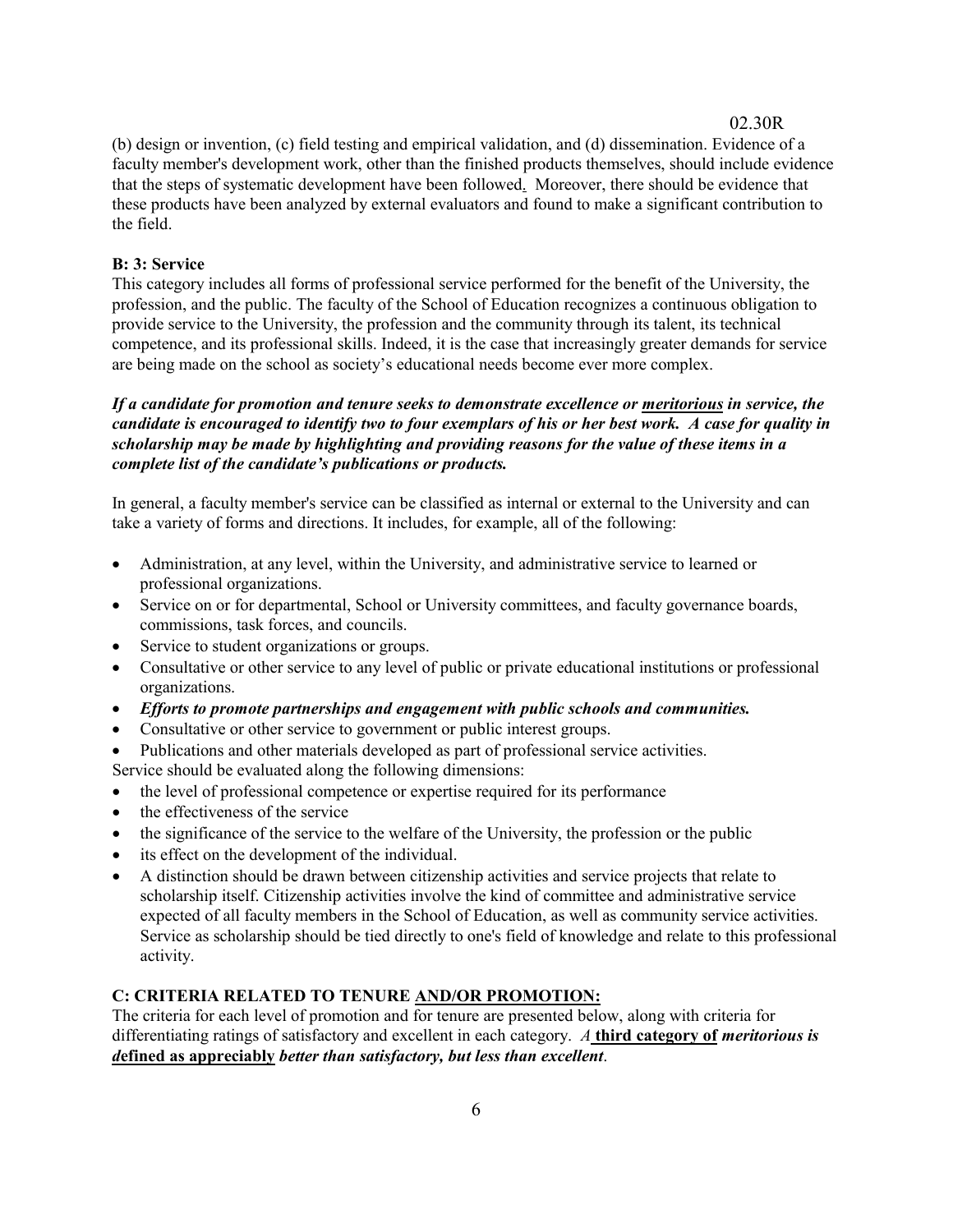#### **C: 1: Criteria for Promotion to Associate Professor**

### **C: 1: a: Teaching**

**Satisfactory- Evidence of satisfactory teaching should include an assessment on the dimensions of the (a) substantive and (b) pedagogical aspects of teaching indicating there are no uncorrected serious faults or deficiencies. Efforts toward continuous teaching improvement and development of instructional innovations should also be included as evidence regardless of immediate outcomes. Excellent- Documentation of excellent performance in teaching for promotion to associate professor should include outstanding performance in classroom teaching, advising, and mentoring, as well as evidence of more widespread impact of scholarship about teaching. Evidence relating to outstanding performance as a classroom teacher should come from a variety of the areas mentioned under Teaching (section B:1). Evidence of movement toward national visibility in teaching should include documentation of an active role in communicating instructional efforts and innovations nationally and internationally. This documentation should include scholarly publications about teaching. Other forms of evidence may include documentation of widespread impact of instructional materials and activities created by the candidate (e.g., textbooks, videos, web pages, publications, conference presentations). Teaching awards may also provide evidence of teaching excellence.**

#### **C: 1: b: Research and Development**

#### **C: 1: b: 1: Research**

Satisfactory - evidence that the faculty member is developing a program of research in a specific field and is contributing to that field either some original inquiry, or unique interpretations or syntheses that are contributions to the dissemination of new knowledge. Progress beyond the doctoral dissertation should be evident.

Excellent - evidence that the faculty member is beginning to establish a national reputation as an original contributor through research. The faculty member's work should suggest that there is a well-defined domain of inquiry being established with continuity and connectedness between individual projects. There should be evidence that the candidate is contributing to an area in at least one of the following ways:

Methodological originality--developing research methods that break new ground or offer new solutions to problems encountered in the field.

Substantive illumination--adding new critical insights to a subject so that others working in the field now view the subject with greater clarity or with new perspectives.

Integration and synthesis--placing large amounts of knowledge or empirical data or technique in a new, usually more comprehensive, framework so as to clarify how pieces of knowledge may relate.

Conceptual and theoretical innovation--generating new ways of thinking about existing topics or problem through new concepts, uses of logic, or schemata.

#### **C: 1: b: 2: Development**

Satisfactory - evidence that the candidate has followed a systematic development procedure in addressing an educational problem and that the solutions have been recognized by the affected clientele as successful.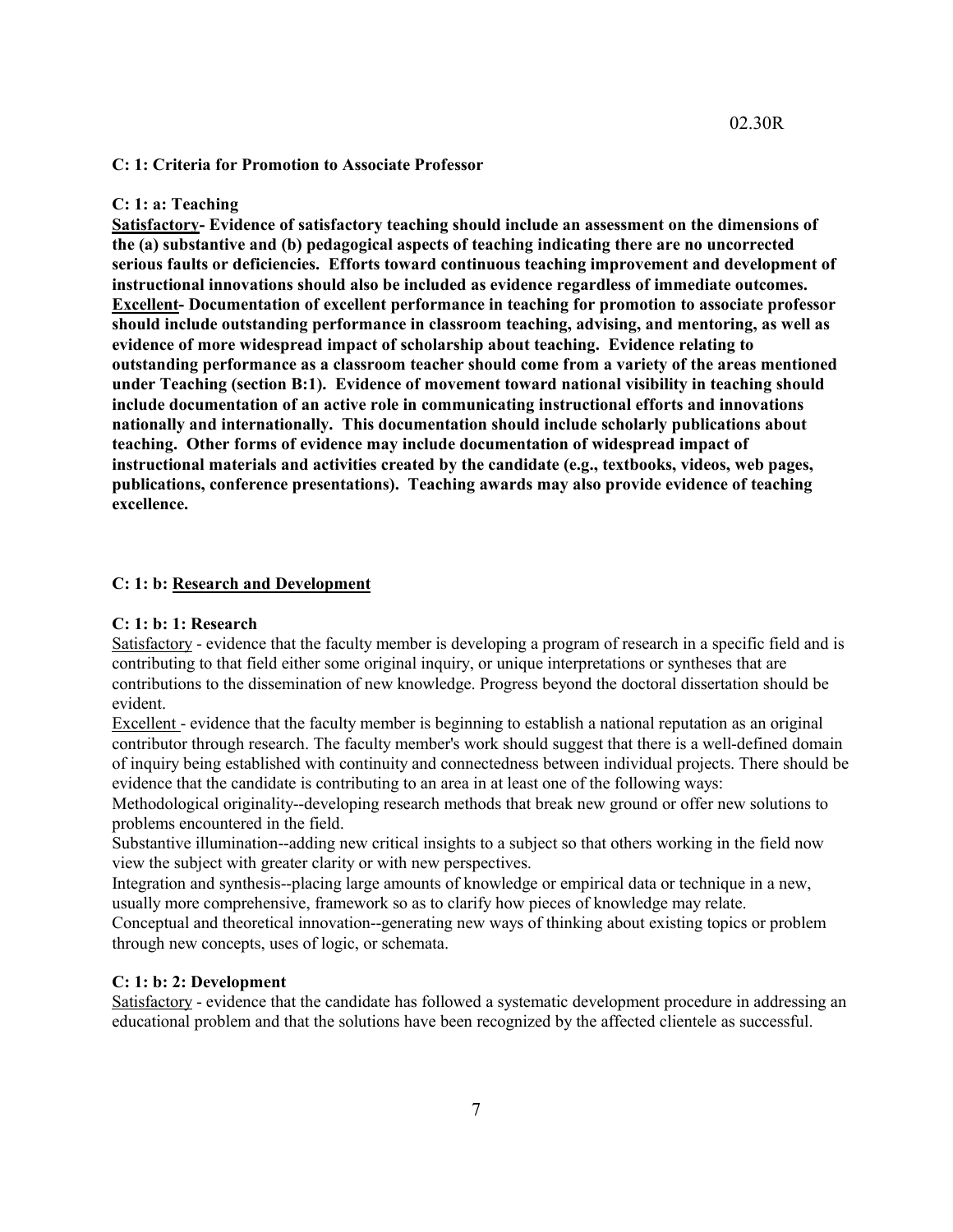Excellent - evidence that the candidate has embarked on a line of work that has resulted in professional recognition of excellence for a development project that shows promise of extension beyond a single problem and beyond the local level.

### **C: 1: c: Service**

Satisfactory - a record of acceptance, in a spirit of willing cooperation, of a normal number of committee assignments, some participation in professional organizations or service to other outside groups, and a record of involvement in the outreach efforts of the School of Education to its various constituencies. Excellent - evidence of more than a routine amount, range, or depth of involvement in service and an assessment of the outstanding quality or effectiveness of that involvement. Evidence of a developing reputation for excellence in professional service beyond the local level should be presented. As mentioned earlier, a distinction should be drawn between routine service, or citizenship, and service projects that relate to scholarship. To be considered excellent, service activities should be tied directly to one's field of knowledge and relate this knowledge to professional activity for the betterment of the field of education. Examples might include shaping public policy, serving clients in counseling psychology in some exceptional way, working with public schools to bring about substantial and significant change- in all of these instances practice and theory may inform each other. Scholarly service both applies and contributes to human knowledge.

### **C: 2: Criteria for Tenure**

In consideration for tenure, the individual should have met the teaching, research, and service criteria for promotion to associate professor. (See section C: 1:). In addition to consideration of teaching, research, and service activities, tenure recommendations should be based on a prognosis of the candidate's future achievements, as determined by dependability, growth, originality, potential and versatility of the candidate's work in relation to the mission of the School of Education and of the particular unit within the School to which the faculty member is assigned. That is, careful consideration should be given to the individual faculty member's potential contribution to the unit and School mission.

### **C: 3: Criteria for Promotion to Professor**

### **C: 3: a: Teaching**

Satisfactory - Evidence should include an assessment on each of the teaching dimensions emphasized under promotion to associate professor indicating that there are no uncorrected serious faults or deficiencies. Evidence of continuing growth as a teacher beyond the level attained upon promotion to associate professor should be provided.

Excellent - National visibility for contributions to teaching should have been attained in order to earn a rating of excellence in teaching for promotion to professor. Appropriate evidence should include dissemination of scholarly publications about teaching. Other forms of evidence sustained over a period of years may include:

- Versatility, that is, excellence in teaching at more than one level (undergraduate, masters, advanced graduate) and in more than one form (e.g., lecturing to large groups, conducting discussion groups and seminars, directing laboratory or clinical experiences, guiding independent study or research);
- Excellence in course or program development;
- Exemplary and unique student achievement: